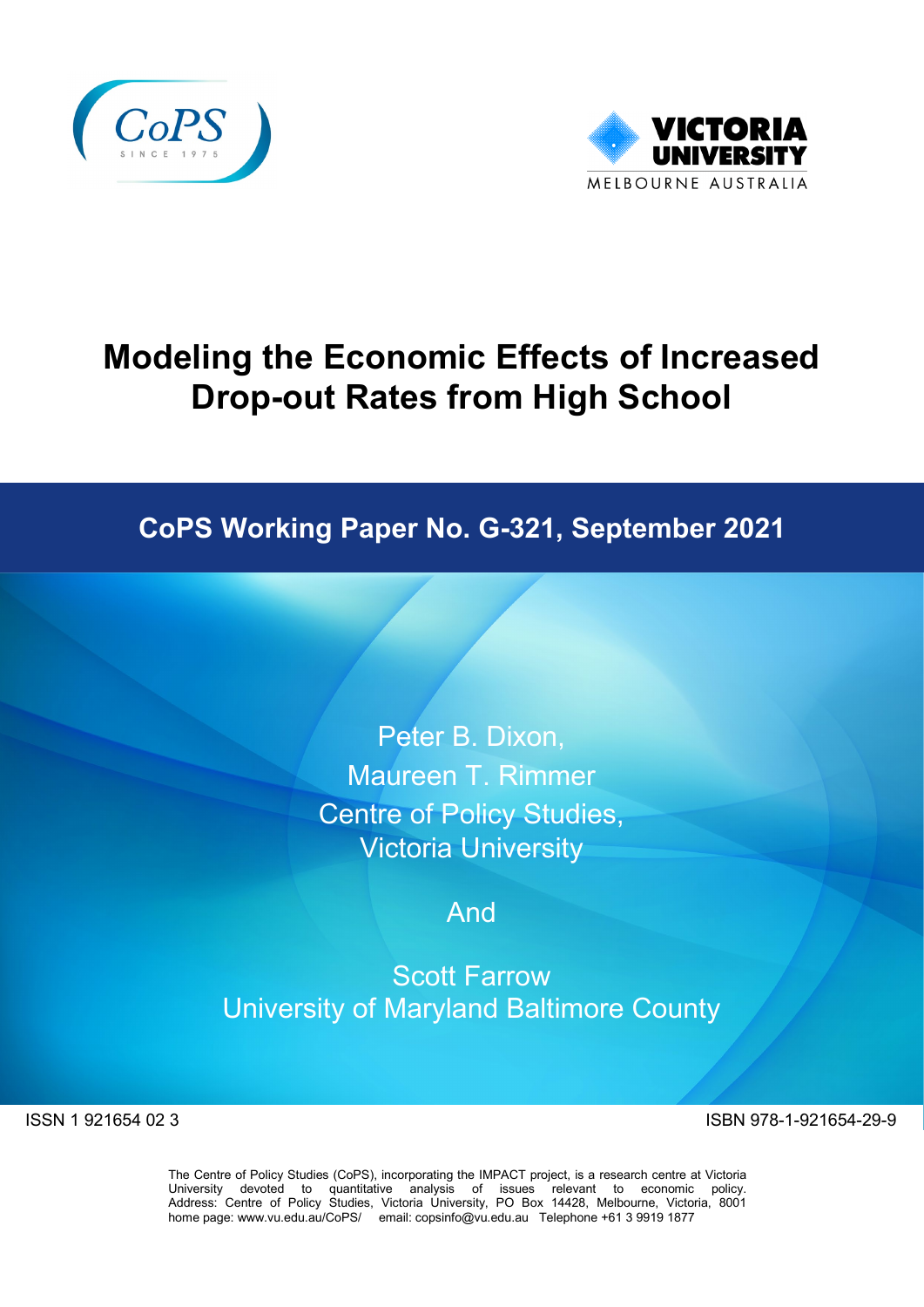#### **About us**

Researchers at the Centre of Policy Studies have a 45-year history of continuous achievement in the development, application and dissemination of large-scale economic models. Our models and software are used around the world to analyse a diverse range of economic issues. CoPS' funders include: Australian federal and state government departments; private firms and universities in many parts of the world; central government agencies such as finance and trade ministries in many countries; and international development organisations. The Centre's GEMPACK software, used for solving large economic models, is used at more than 700 sites in over 95 countries.

### **Citation**

Dixon, Peter B., Maureen T. Rimmer and Scott Farrow (2021), "Modeling the Economic Effects of Increased Drop-out Rates from High School", Centre of Policy Studies Working Paper No. G-321, Victoria University, September 2021.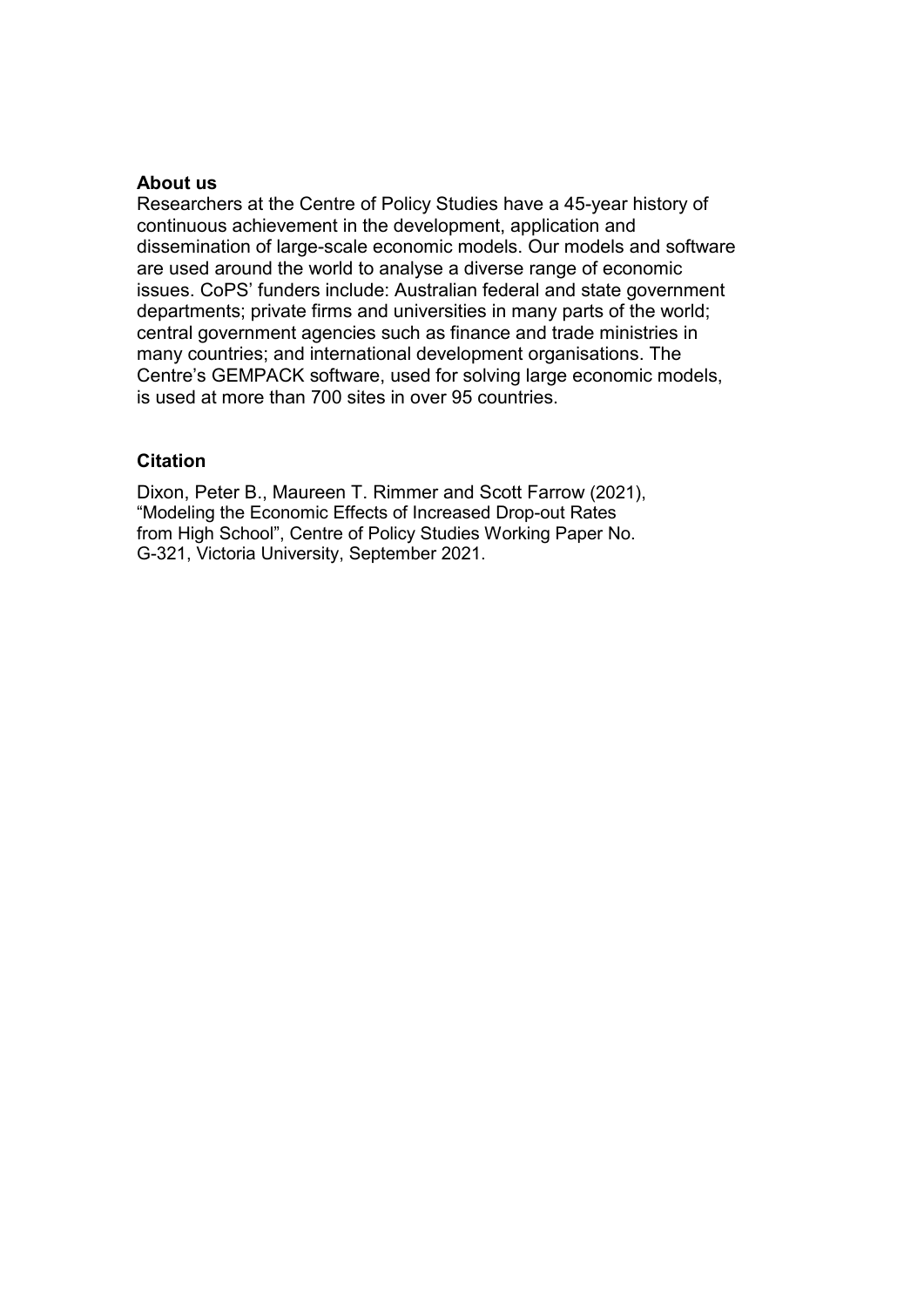**Modeling the economic effects of increased drop-out rates from high school** 

**by Peter B. Dixon and Maureen T. Rimmer[1](#page-2-0) Centre of Policy Studies, Victoria University, Melbourne and Scott Farrow University of Maryland Baltimore County**

**September 2, 2021**

**Author contact details: Peter Dixon, email: [Peter.Dixon@vu.edu.aU](mailto:Peter.Dixon@vu.edu.aU) Maureen Rimmer, email: [Maureen.Bleazby@vu.edu.au](mailto:Maureen.Bleazby@vu.edu.au) Scott Farrow, email [Farrow@umbc.edu](mailto:Farrow@umbc.edu)**

<span id="page-2-0"></span><sup>&</sup>lt;sup>1</sup> Dixon and Rimmer's contribution to this project is part of the work required under Federal Award no. 17STQAC00001-04-01 (Amendment 03), Subaward no. ASUB00000508 issued by the U.S. Department of Homeland Security. The project is titled *Economic impacts of COVID-19 follow-on studies* and is being undertaken by the Centre of Policy Studies at Victoria University in Melbourne through the Center of Excellence for Accelerating Operational Efficiency (CAOE) at Arizona State University. Disclaimer. The views and conclusions contained in this document are those of the authors and should not be interpreted as necessarily representing the official policies, either expressed or implied, of the U.S. Department of Homeland Security.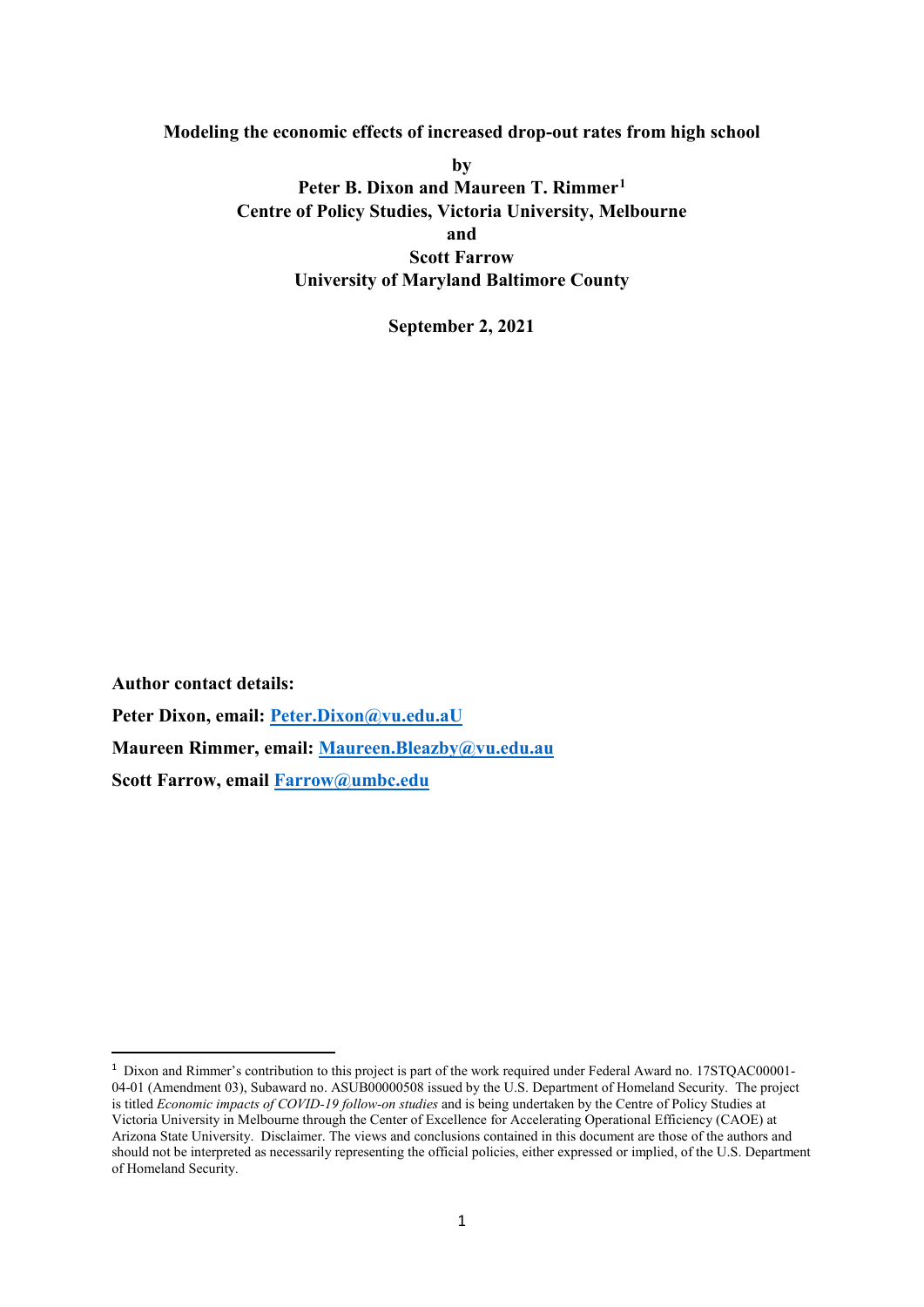## **Abstract**

With Covid, high-school students are having difficulty staying in school. We present a dynamic model of the effects of increased drop-out rates. The model accounts for labor productivity, crime costs and high-school savings. We simulate a 25 per cent increase in drop-out rates occurring in the two years starting September 2019, with a gradual return to pre-Covid rates in 2025. Our results show a loss of 597,000 high-school graduations from cohorts entering high-school in 2016-2024. The present-value cost is between \$42 and \$137 billion, depending on discount rates. These results support investment in high-school retention policies through the Covid crisis.

**Key words:** Covid and high-school drop-out rates; dynamic model of student numbers; educational attainment of workforce; cost of reduced high-school graduation rates

**Jel codes:** I26; J08; J24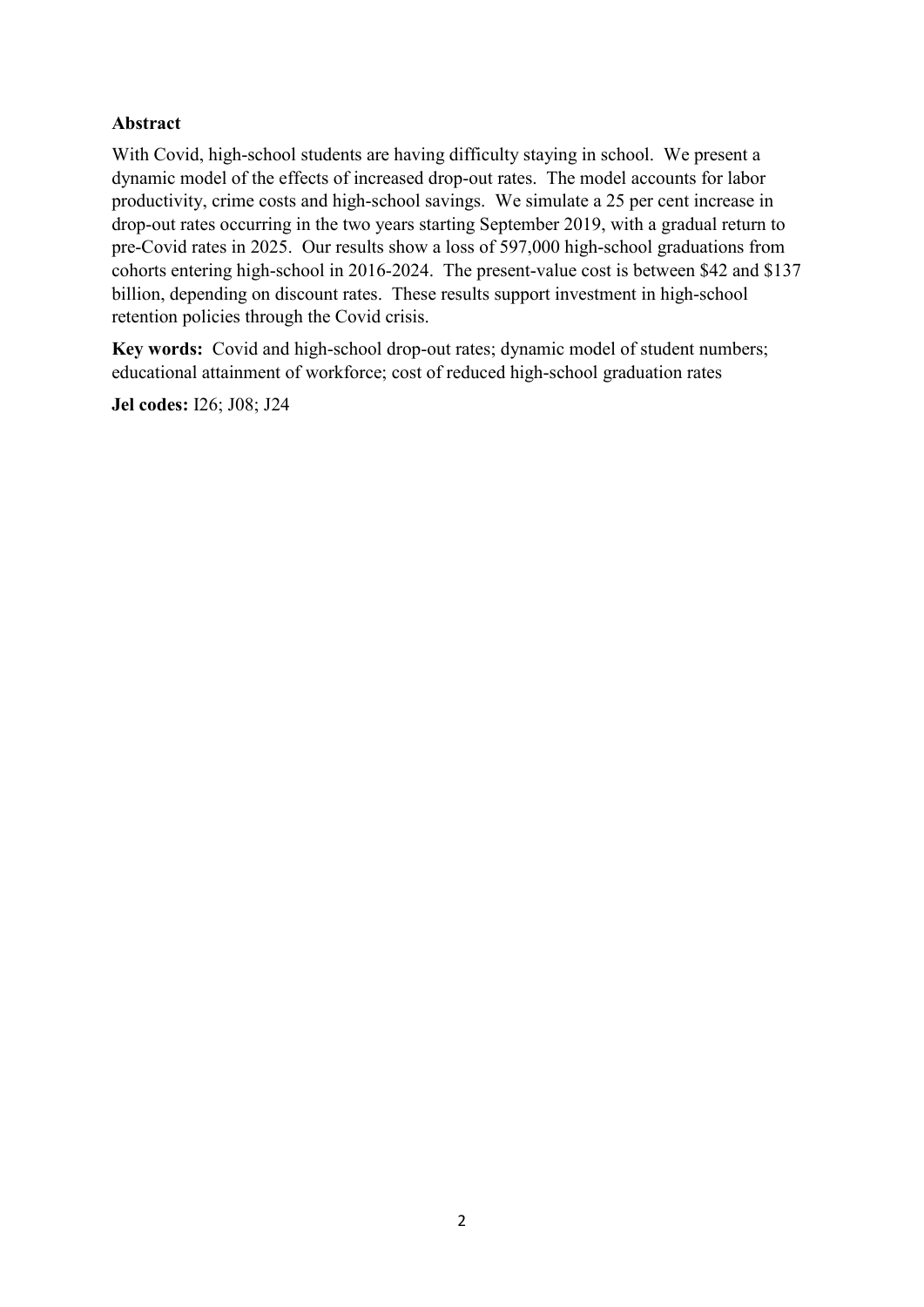# **Contents**

| 1.         | Introduction                                                                                                                                                            | $\overline{4}$ |
|------------|-------------------------------------------------------------------------------------------------------------------------------------------------------------------------|----------------|
| 2.         | The Model                                                                                                                                                               | $\overline{4}$ |
| 3.         | The effects of a 25 per cent increase in high-school drop-out rates<br>3.1 Inputs<br>3.2 Results                                                                        | 6<br>6<br>8    |
| 4.         | Summing up                                                                                                                                                              | 11             |
| References |                                                                                                                                                                         | 12             |
|            | Table 1. High-school drop-out rates (%) for years starting in fall                                                                                                      | $\overline{7}$ |
|            | Table 2. Present value (\$billion in 2019 prices) of a temporary 25 per cent<br>increase in high-school drop-out rates                                                  | 12             |
|            | Chart 1. Graduation rates (per cent) by year of entry to high school with<br>25 per cent Covid-related increase in drop-out rates                                       | 9              |
|            | Chart 2. Percentage deviations in effective labor input caused by the assumed<br>25 per cent Covid-related increases in high-school drop-out rates                      | 10             |
|            | Chart 3. Education savings and crime costs (\$billion, 2019 prices)<br>associated with the assumed 25 per cent Covid-related increases<br>in high-school drop-out rates | 11             |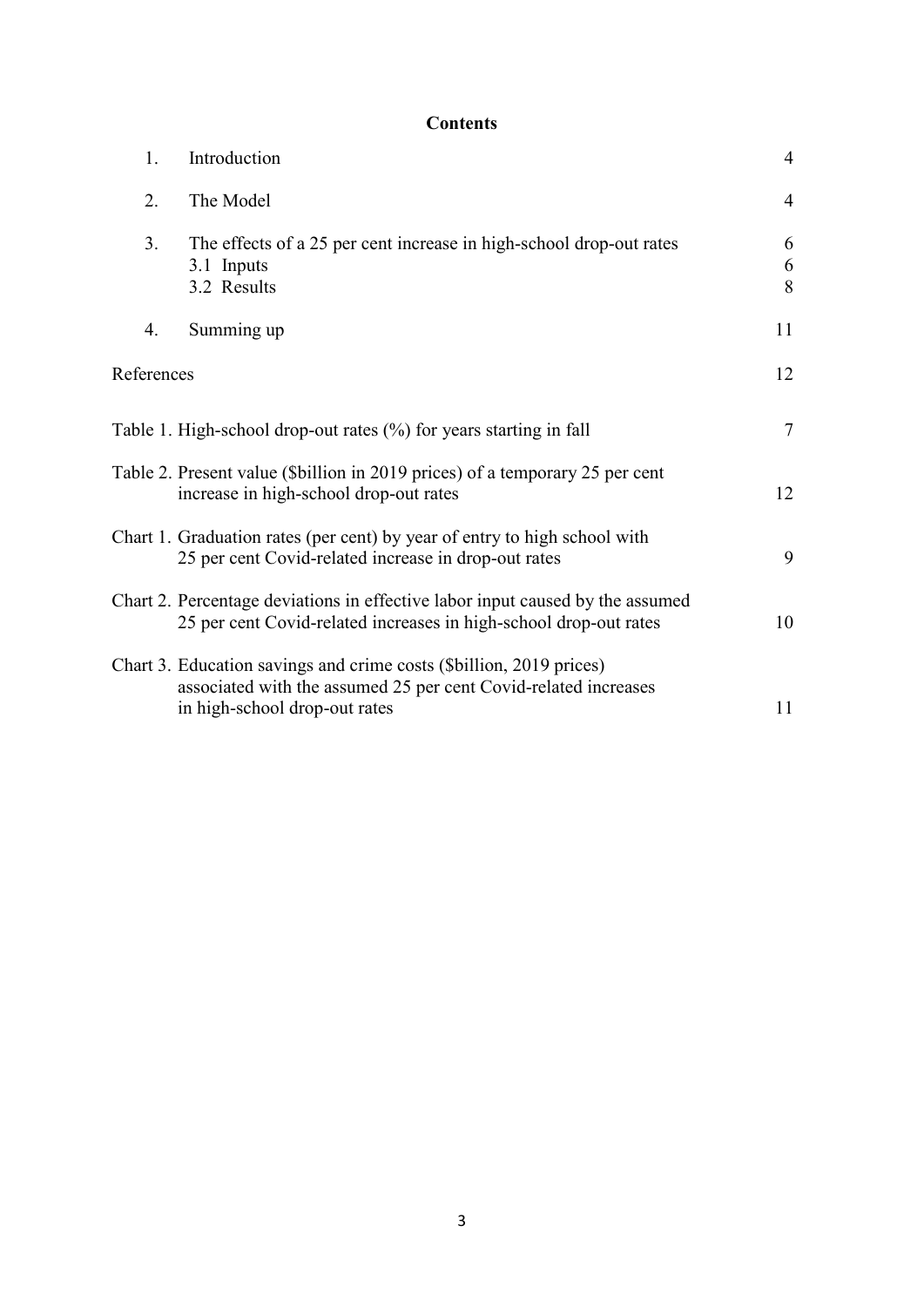#### **1. Introduction**

One of the effects of Covid is to increase drop-out rates in U.S. high schools. While no exact figures are yet available there is copious anecdotal evidence. As explained by McMorris-Santoro (2021), drop-out rates have increased because many students:

- $\triangleright$  have found home schooling to be extremely difficult causing them to fall behind in their studies and lose motivation;
- $\triangleright$  have needed to take jobs to supplement diminished family earnings; and
- $\triangleright$  have needed to help out in looking after younger children during school shutdowns.

Higher drop-out rates reduce individual productivity and income causing long-lasting negative effects on the economy by reducing effective labor supply. There are other negative effects. It is well established that high-school drop-outs commit considerably more crimes throughout their lifetimes than high-school graduates, see for example Lochner and Moretti (2004). Another possible negative effect is reduced health outcomes. However, this is more controversial. Grossman (2015) comments that:

*"Many studies suggest that years of formal schooling completed is the most important correlate of good health. There is much less consensus as to whether this correlation reflects causality from more schooling to better health. The relationship may be traced in part to reverse causality and may also reflect "omitted third variables" that cause health and schooling to vary in the same direction."*

Offsets to the negative effects of increased drop-out rates are a saving of public expenditures on high-school education and a short-run increase in teenage labor supply.

We have created a dynamic model for calculating the macro economic effects of changes in high-school drop-out rates. The model takes in numbers of people entering high school in the fall of 2014, 2015, 2016, etc . It then uses drop-out rates for each high-school class level (HSL1 to HSL4) to calculate for each year the number of high-school graduates and the number of drop-outs. These numbers are translated into implications for effective labor supply, costs of crime and savings in high-school education expenditures.

Section 2 sets out the model. Section 3 describes an application showing the effects of an increase in high-school drop-out rates that could arise from Covid. Conclusions are summarized in section 4.

### **2. The Model**

We specify the number of high-school students,  $N(k,t)$ , at level k in year t (starting September) by

$$
N(k, t) = N(k-1, t-1)*[1-DR(k-1, t-1)] \text{ for } k = 2, ..., 5; \text{ and } t = 1, 2, ..., (2.1)
$$

where  $DR(k,t)$  is the drop-out rate applying to students at level k in year t, that is the proportion of students who do not progress to the next level. By  $N(5,t)$  we refer to students who graduate from high school in year t.

The number of students undertaking level 1 (freshman) in year t is exogenous in our model.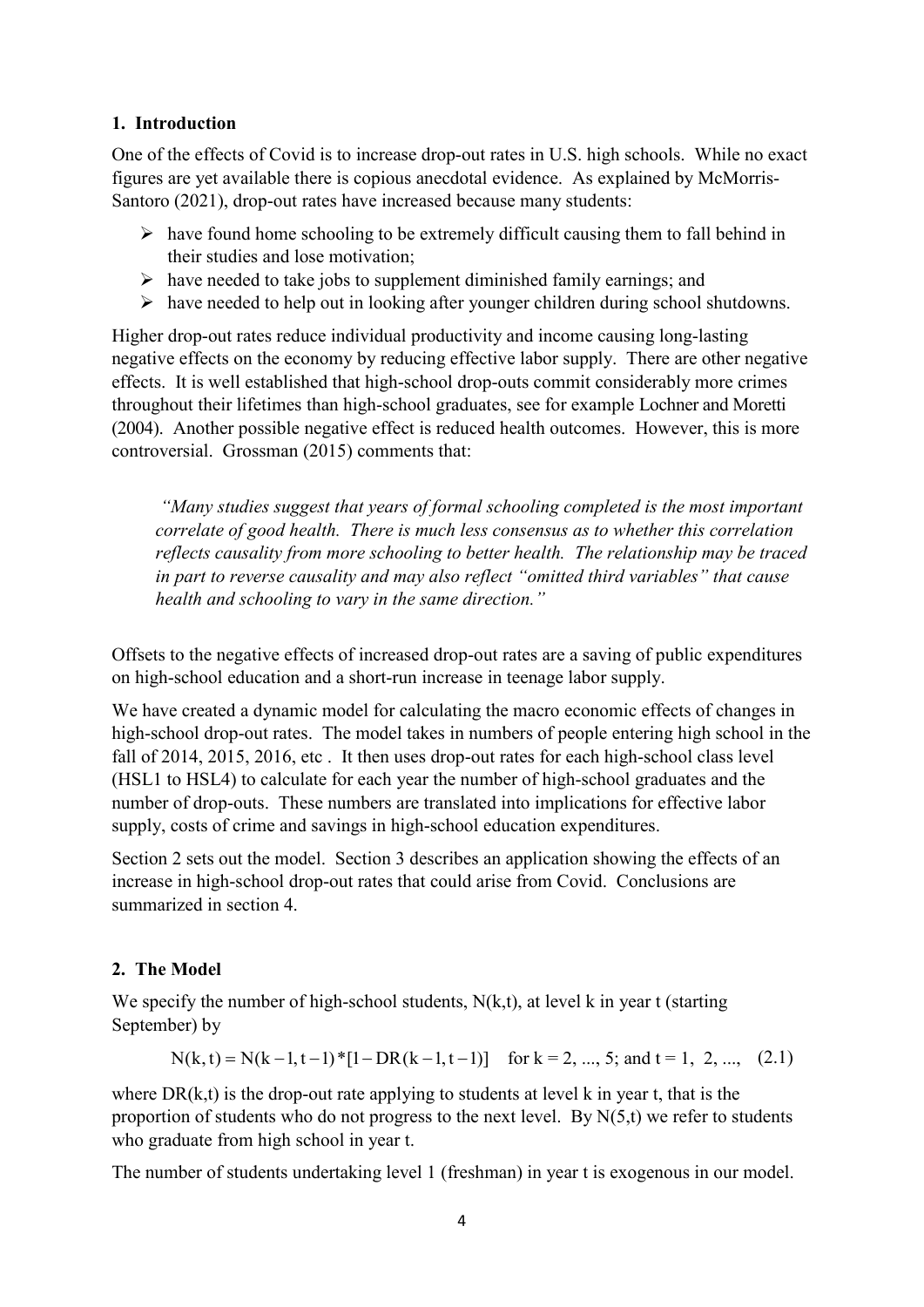The number of students,  $D(k,t)$ , who drop out of high school in year t with k years of completed high-school education is given by

$$
D(k, t) = N(k+1, t) * DR(k+1, t) \quad \text{for } k = 0, 1, 2, 3; \text{ and } t = 1, 2, ..., \tag{2.2}
$$

The number of people,  $O(k,t)$ , in the workforce in year t whose educational qualification is k completed years at high school is given by

$$
Q(k, t) = Q(k, t-1) * S(k, t-1) + D(k, t) \quad \text{for } k = 0, 1, 2, 3; \text{ and } t = 1, 2, ..., \tag{2.3}
$$

where  $S(k,t-1)$  is the survival rate in year t-1 of people in the workforce who have k years of high-school education, that is the fraction of these people who stay in the workforce from year t-1 to the next year.

The number of people, Q(HSG,t), in the workforce in year t whose educational qualification is high school graduate (HSG) is given by

$$
Q(HSG, t) = Q(HSG, t-1) * S(HSG, t-1) + N(5, t) - HSQPHS(t) \text{ for } t = 1, 2, ...,
$$
\n(2.4)

where S(HSG,t-1) is the survival rate in year t-1 of people in the workforce with high-school education and HS2PHS(t) is the number of people in year t who enter a post-high-school educational program.

Finally, the number of people, Q(PHS,t), in the workforce in year t who have a post-highschool (PHS) qualification is given by

$$
Q(PHS, t) = Q(PHS, t-1) * S(PHS, t-1) + HS2PHS(t-4) \quad \text{for } t = 1, 2, ..., \tag{2.5}
$$

where S(PHS,t-1) is the survival rate in year t-1 of people in the workforce with post-highschool education. We assume that people joining the workforce in year t with post-highschool qualifications are those who entered PHS programs four years earlier. While we assume that on average people who undertake post-high-school programs are out of the workforce for four years, their PHS qualification need not necessarily be a completed program.

To implement the model we require a set of initial conditions and a scenario. Initial conditions are values for:

 $N(k,0)$  for  $k = 1$  to 4, number of high-school students at each level in year 0;

 $Q(k,0)$  for  $k = 0$  to 3, workers in year 0 with k years of completed high-school;

Q(HSG,0), workers in year 0 with completed high-school, but not higher;

Q(PHS,0), workers in year 0 with a post-high-school qualification;

HS2PHS(t-4) for  $t = 1$  to 4, number of people entering post-high-school programs.

A scenario is a set of values for the model's exogenous variables which are:

 $N(1,t)$ ,  $t = 1, 2, \ldots$ , number of people entering high school in future years;

DR(k,t),  $k = 1$  to 4 and  $t = 1, 2, ...,$  high-school drop-out rates in future years;

HS2PHS(t),  $t = 1, 2, \ldots$ , number of people entering post-high-school education programs in future years; and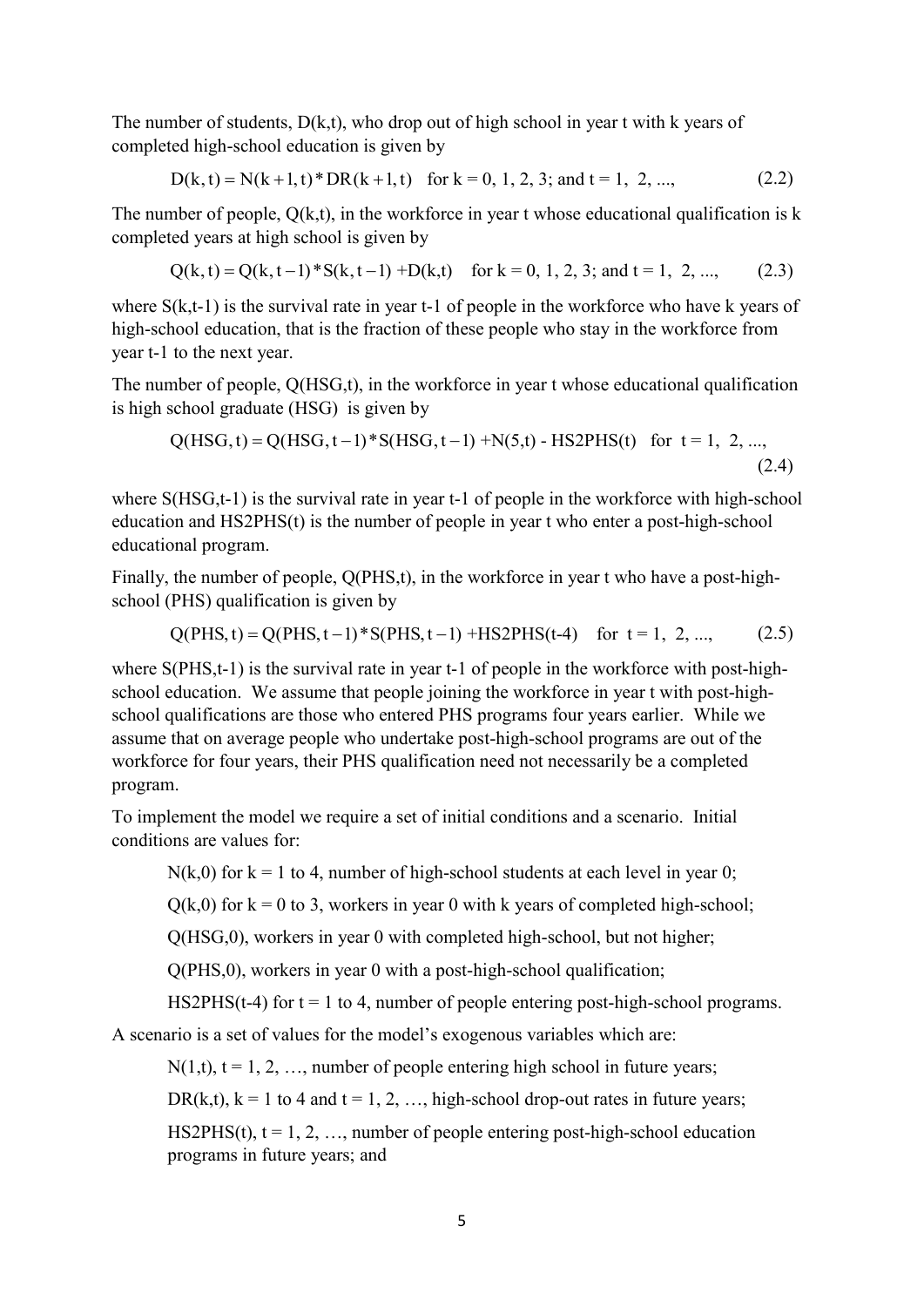$S(\ell, t)$  for  $\ell = 0, 1, 2, 3$ , HSG and PHS, and  $t = 1, 2, ...,$  workforce survival rates.

Given initial conditions and a scenario,  $(2.1)$  to  $(2.5)$  can be used to project for future years: the number of students at levels 2, 3 and 4 in high school; the number of drop-outs with completion of 0, 1, 2 and 3 years of high-school education; and the number of people in the workforce with education levels  $\ell = 0, 1, 2, 3$ , HSG & PHS. By considering scenarios with different drop-out rates, we can use projections from (2.1) to (2.5) as inputs to calculations of the effects of increased drop-out rates on future paths of effective labor supply, costs of crime and costs of high-school education.

In the simulations reported in section 3, we set the initial conditions and the baseline scenario so that the model generates a no-growth steady-state baseline. This was achieved with values that are realistic for  $2019<sup>2</sup>$  $2019<sup>2</sup>$  For all years t, we set

- $\blacktriangleright$  the high-school freshman class, N(1,t), at 4.16 million; and
- $\triangleright$  flows to post high-school education, HS2PHS(t), at 2.58 million.

With the workforce survival rate,  $S(k,t)$ , set at 0.026 for all k and t, the total workforce remains steady at 160 million  $(= 4.16/0.026)$  and the number of PHS workers remains steady at 99.4 million  $(= 2.58/0.026)$ . Given the baseline high-school drop-out rates that we adopt in section 3, the steady state number of HSG workers is 36 million, and the steady-state numbers of workers with 0, 1, 2, and 3 years of high-school are 5.1m, 5.6m, 5.8m and 8.1m. No growth is not intended as a forecast. Computing the effects of changes in drop-out rates from a no-growth baseline simplifies the interpretation of results without distorting them.

### **3. The effects of a 25 per cent increase in high-school drop-out rates**

Using the model we calculate the effects of a 25 per cent increase in U.S. high-school dropout rates. In subsection 3.1 we describe the inputs to the calculations. Subsection 3.2 gives results.

# *3.1. Inputs*

### *(a) Drop-out rates*

Our assumption of a 25 per cent increase in drop-out rates means that the percentage of highschool students dropping out each year increases from about 4 to 5. This is simply a guess of the possible effect of Covid. Results can be scaled when information becomes available. For example, if the true figure turns out to be 50 per cent then results reported later in this paper can be doubled. Our 25 per cent scenario seems quite moderate: Dorn *et al.* (2020) investigate scenarios in which the Covid-related increases in drop-out rates are between 40 and 150 per cent.

We assume that the 25 per cent increase applies to all high-school students in the years starting fall 2019 and fall 2020. In subsequent years we assume that drop-out rates gradually return to normal levels.

<span id="page-7-0"></span><sup>&</sup>lt;u>.</u> <sup>2</sup> In setting these numbers we were guided by BLS (2021). This source gives data for 2019 on educational attainment. However it leaves out agricultural workers, military personnel and the self- employed. We assumed that these people predominantly have low educational attainment.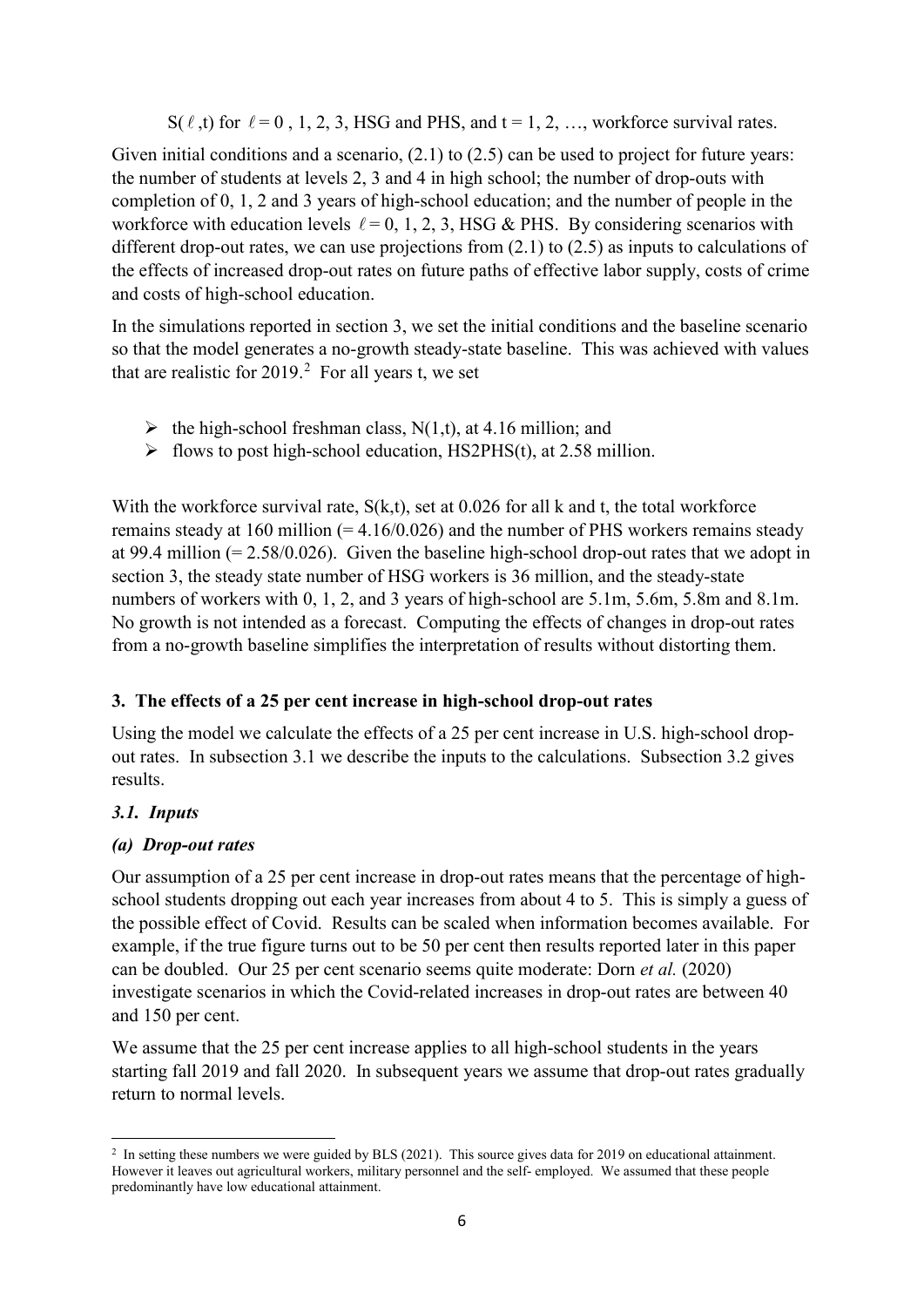Our specific drop-out assumptions are set out in Table 1.

# *No-covid baseline*

As shown in the top half of the table, we assume in the baseline (no Covid) for all years that 3.195 per cent of students in the freshman class of high school (high school level 1, HSL1) drop out without completing the year. Higher drop-out rates apply to students in later classes of high school. The drop-out rate for students in the senior class of high school is 5.680 per cent. The baseline drop-out rates in Table 1 imply a constant graduation rate of 84.6 per cent. This is consistent with the rate reported for 2017 by Hanson (2021). The increase in the baseline drop-out rates from HSL1 to HSL4 is consistent with data in the NCES (2019)

| Table 1. Etign-school arop-out rates (76) for years starting in fall |       |       |       |       |       |       |       |          |
|----------------------------------------------------------------------|-------|-------|-------|-------|-------|-------|-------|----------|
|                                                                      | 2018  | 2019  | 2020  | 2021  | 2022  | 2023  | 2024  | $Y2025+$ |
| <b>Baseline</b>                                                      |       |       |       |       |       |       |       |          |
| HSL1                                                                 | 3.195 | 3.195 | 3.195 | 3.195 | 3.195 | 3.195 | 3.195 | 3.195    |
| HSL <sub>2</sub>                                                     | 3.593 | 3.593 | 3.593 | 3.593 | 3.593 | 3.593 | 3.593 | 3.593    |
| HSL3                                                                 | 3.891 | 3.891 | 3.891 | 3.891 | 3.891 | 3.891 | 3.891 | 3.891    |
| HSL4                                                                 | 5.680 | 5.680 | 5.680 | 5.680 | 5.680 | 5.680 | 5.680 | 5.680    |
| Covid-                                                               |       |       |       |       |       |       |       |          |
| affected                                                             |       |       |       |       |       |       |       |          |
| HSL1                                                                 | 3.195 | 3.994 | 3.994 | 3.835 | 3.675 | 3.515 | 3.355 | 3.195    |
| HSL <sub>2</sub>                                                     | 3.593 | 4.491 | 4.491 | 4.312 | 4.132 | 3.952 | 3.773 | 3.593    |
| HSL3                                                                 | 3.891 | 4.864 | 4.864 | 4.669 | 4.475 | 4.280 | 4.086 | 3.891    |
| HSL4                                                                 | 5.680 | 7.100 | 7.100 | 6.816 | 6.532 | 6.248 | 5.964 | 5.680    |

|  |  | Table 1. High-school drop-out rates (%) for years starting in fall |  |  |  |  |
|--|--|--------------------------------------------------------------------|--|--|--|--|
|--|--|--------------------------------------------------------------------|--|--|--|--|

# *Covid drop-out scenario*

The bottom half of the table shows our assumed Covid-affected drop-out rates: 25 per cent higher than baseline in the years starting fall 2019 and fall 2020, gradually returning to baseline levels by fall 2025.

# *(b) Relative earnings of people with different levels of education*

We calculate changes in effective labor input by making a weighted average of changes in employment of people with different educational qualifications. Our weighting scheme gives high-school graduates a weight of 1, people with post-high-school qualifications (PHS) a weight of 1.68, and people without a high-school diploma a weight of 0.72. Thus, a shock that causes one person to be a high school drop-out rather than a high-school graduate reduces effective labor input by 0.28 units  $(=1 - 0.72)$ . We based our choice of weights on wage data published by the BLS (2018).

A simplifying assumption that we make in the calculation of effective labor input is that the 25 per cent increase in drop-out rates does not affect the number of people with post-highschool qualifications. We assume that the extra drop-outs are people who would not have undertaken post-high-school education. Thus our results refer to a deterioration in the educational attainment of people without post-high-school qualifications, but not to a change in the number of such people.

# *(c) Costs of crime*

Numerous authors<sup>[3](#page-8-0)</sup> have found that public expenditures on the criminal-justice system and private damage from crime are reduced by extra high-school education. In our model, we

<span id="page-8-0"></span> $\overline{a}$ <sup>3</sup> See, for example, Haveman and Wolfe (2002), Lochner and Moretti (2004) and Machin *et al.* (2011).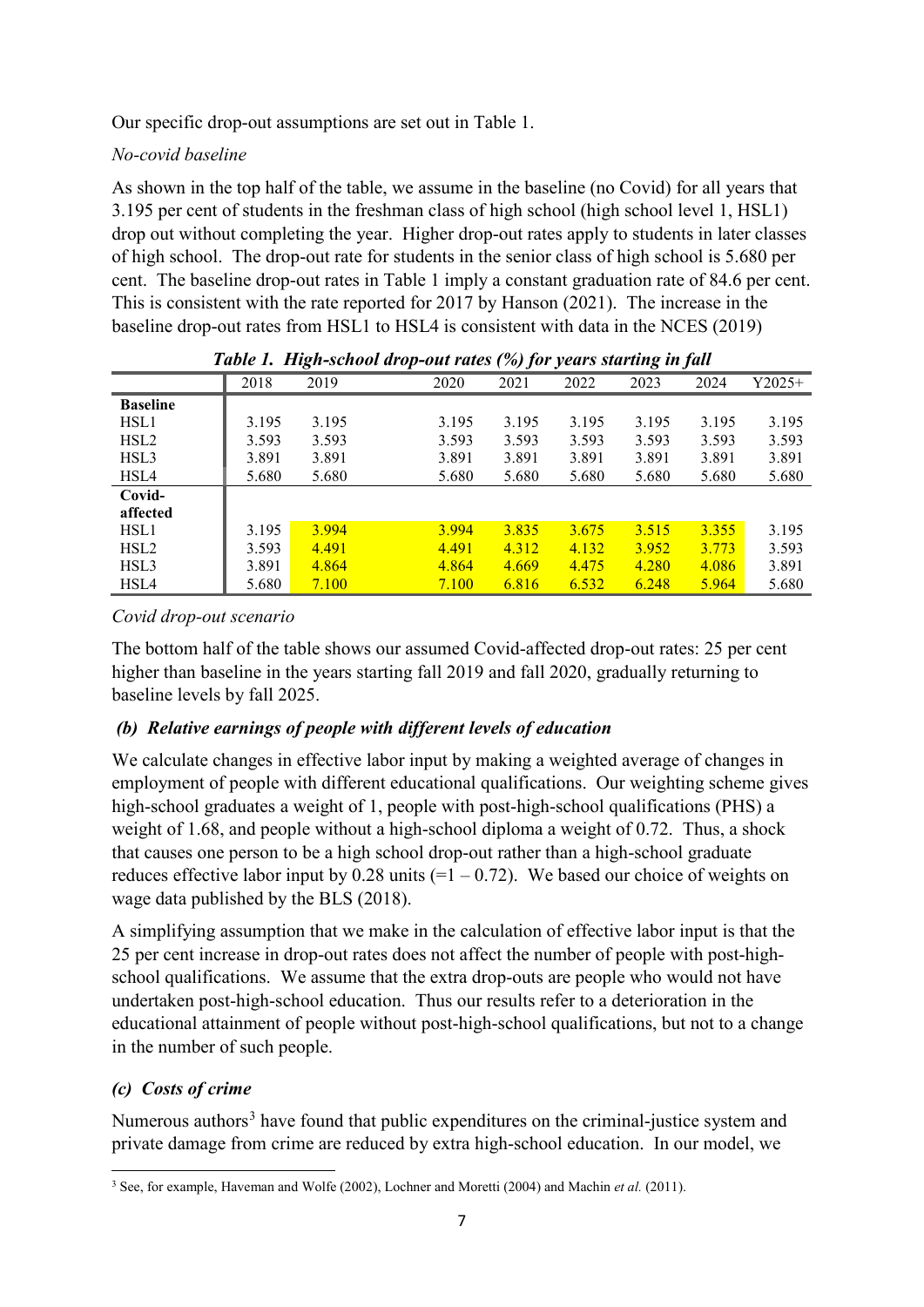introduce this effect by allowing for an annual saving per person per extra year of highschool education. This is the annual reduction in the costs to society of crime that occurs if a person leaves school with x+1 years of high school education instead of x years. The number we use in the simulation reported below is \$912. This means that if a shock to the U.S. education system such as Covid-19 causes a person to experience one less year in high school, then crime will cost the U.S. an extra \$912 every year in the future throughout this person's lifetime.

We based our estimate of \$912 on work by Lochner and Moretti (2004). They find that:

"A 1-percent increase in the high-school completion rate of all men ages 20-60 would save the United States as much as \$1.4 billion per year in reduced costs of crime incurred by victims and society at large."

The \$1.4 billion above refers to 1993. Updating for increases in prices (63 per cent between 1993 and 2019) and the number of high-school students (27 per cent), we find that \$2.90b is the appropriate number for 2019. To translate \$2.90b into an annual benefit of an extra year of schooling for one person, we ran a steady-state zero-growth simulation in which there was a permanent uniform percentage increase in high-school drop-out rates across the 4 highschool levels sufficient to produce a permanent one per cent reduction in the high-school graduation rate. With the annual benefit from crime reduction generated by having one person experience an extra year of schooling set at \$912, our model produced a permanent annual society benefit of \$2.90b.<sup>[4](#page-9-0)</sup>

### *(d) Education expenditures per student per year*

U.S. Census data for 2019 indicate that education expenses for each school student averaged \$13,187.<sup>[5](#page-9-1)</sup> This figure includes both elementary and high-school students. We did not find any direct estimates that distinguish between elementary and high-school students. Nelson (2015) implies that high-school students are only a little more expensive than elementary students. On this basis we assumed that the cost per year for a high-school student is \$15,000. Although \$15,000 is an estimate of average cost per student, we apply it to marginal changes in the number of high-school students. This will overestimate cost savings from reduced numbers associated with higher drop-out rates if fixed costs in the provision of high-school education are high. On the other hand, it will underestimate cost savings if the drop-out students are expensive to educate.

### *3.2. Results*

As mentioned earlier, in every year of the no-Covid baseline, the high-school graduation rate is 84.6 per cent. Chart 1 shows the effect on the graduation rate over time of our assumed Covid-related increases in drop-out rates. Higher drop-out rates in the year starting fall 2019 reduce graduation rates for students that entered high school in fall 2016. For these students the graduation rate is reduced by the higher drop-out rate assumed for their HSL4 class in the year starting fall 2019. The graduation rate for students that entered high school in fall 2017

 $\overline{a}$ 

<span id="page-9-0"></span><sup>4</sup> Lochner and Moretti refer to high-school completion rates for males. Females account for only a small fraction of crime. On this basis, we could calibrate our model to the updated Lochner and Moretti number, \$2.9 billion, by setting the annual cost saving per extra year at high school for males at  $$1,824 (= 2*912)$  and for females at zero. But our model does not distinguish between males and females. Thus, in our simulations, we assume implicitly that increased drop-out rates apply equally to males and females. Under this assumption it is appropriate to adopt \$912 per person.

<span id="page-9-1"></span> $5 \text{ See}$  Census (2021).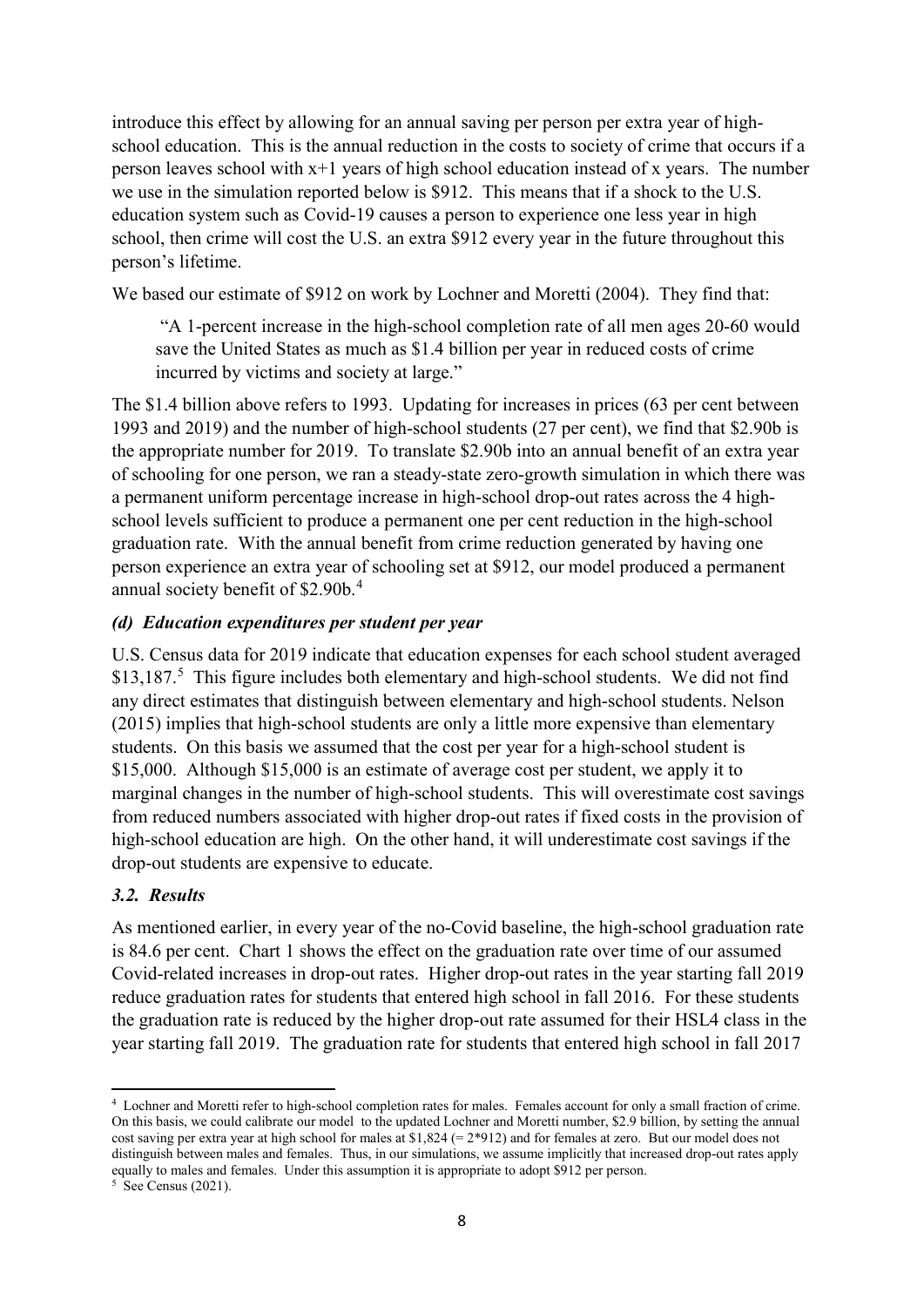is reduced by the higher drop-out rate assumed for their HSL3 class in the year starting fall 2019 and for their HSL4 class in the year starting fall 2020. The reduction in the graduation rate is greatest for students entering high school in fall 2019. For this cohort, the Covidaffected graduation rate is 81.7. Added over all freshman cohorts from 2016 to 2024, our drop-out scenario causes 0.597 million students to miss out on high-school graduation.





Chart 2 shows the percentage effect of the loss of high-school graduates on effective labor input. In the short-run, there is an increase in effective labor input caused by an increase in the supply of teenage labor. After 2023, effective labor input is reduced, reflecting the Covid-conversion of high-school graduates into non-graduates. This loss of labor input gradually dissipates over many years as the affected cohorts of high-school students retire. With annual labor input worth about \$13 trillion, the present value of the loss of effective labor input is \$128.0 billion if we use a discount rate of 3 per cent and \$41.8 billion if we use a discount rate of 7 per cent.<sup>[6](#page-10-0)</sup>

 $\overline{a}$ 

<span id="page-10-0"></span><sup>6</sup> These rates are recommended in US government guidelines for benefit-cost and regulatory analysis, see US Office of Management and Budget (2003).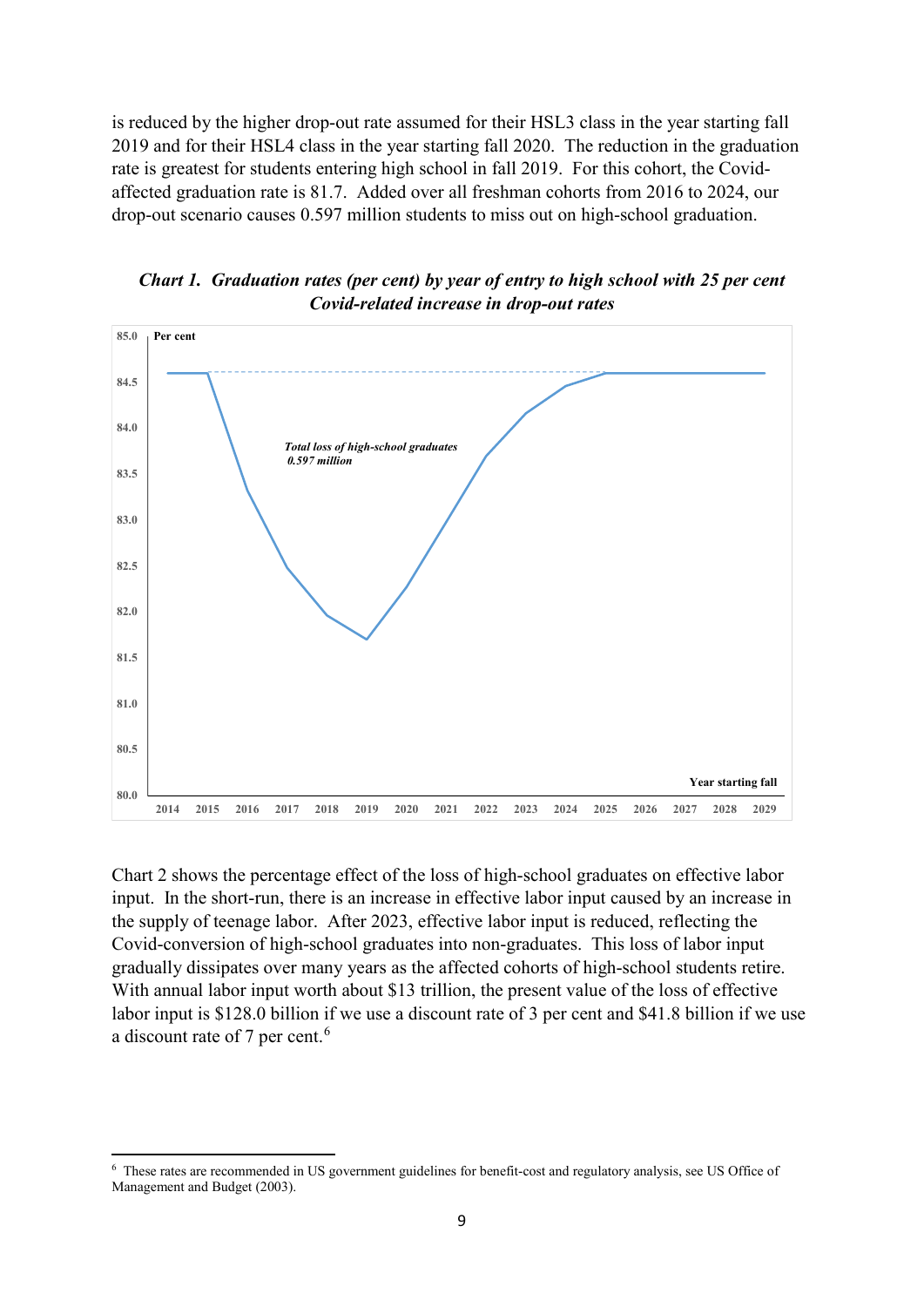*Chart 2. Percentage deviations in effective labor input caused by the assumed 25 per cent Covid-related increases in high-school drop-out rates*



Chart 3 shows the extra costs of crime and the savings of education expenses associated with increased drop-out rates. As with the loss of effective labor input, the extra crime costs occur over many years. However, this effect may be exaggerated in our model because we do not allow for reductions in crime rates as people age. Subject to this proviso, our calculations show that the present value in 2019 of extra crime costs is \$20.3 billion if the discount rate is 3 per cent and \$9.9 billion if the discount rate is 7 per cent.

Cost savings associated with having less students in high school are substantial but short lived. With a discount rate of 3 per cent, the cost saving has a present value of \$11.1 billion in 2019. With a discount rate of 7 per cent, the cost saving has a present value of \$9.6 billion. Because the cost savings are concentrated over a relatively short period, the present value calculation does not depend strongly on the discount rate.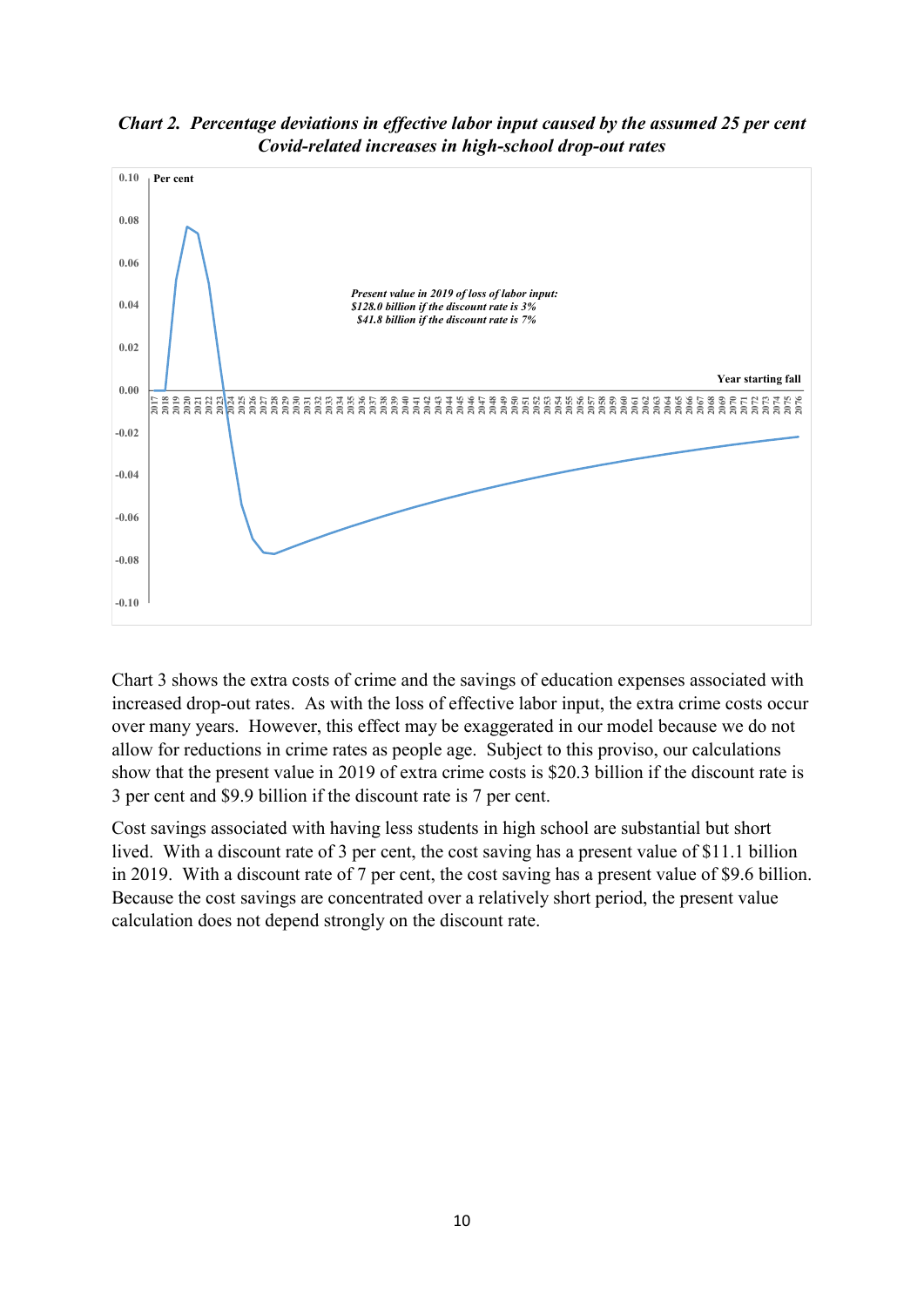*Chart 3. Education savings and crime costs (\$billion, 2019 prices) associated with the assumed 25 per cent Covid-related increases in high-school drop-out rates*



### **4. Summing up**

We investigated the effects of a Covid-related increase in high-school drop-out rates. Specifically, we assumed a 25 per cent increase in the years starting fall 2019 and fall 2020 with a gradual recovery back to baseline (no Covid) rates in 2025. Our modeling indicated that these increases in drop-out rates would

 $\geq$  cause 597 thousand students who otherwise would have graduated to leave school without a diploma. These are students from the cohorts entering high school in the years starting fall 2016 to fall 2024.

This loss of high-school graduates would inflict long-term costs on the U.S. economy by

- $\triangleright$  reducing effective labor input. In present value terms, the cost would be between \$41.8 billion and \$128.0 billion depending on the discount rate (7 per cent or 3 per cent).
- $\triangleright$  increasing the number of crimes. In present value terms, the cost would be between \$9.9 billion and \$20.3 billion depending on the discount rate (7 per cent or 3 per cent).

With a higher drop-out rate there are less students in high school. In our 25 per cent scenario, this would

 $\triangleright$  reduce public expenditures on education. In present value terms, the savings would be between \$9.6 billion and \$11.1 billion depending on the discount rate (7 per cent or 3 per cent).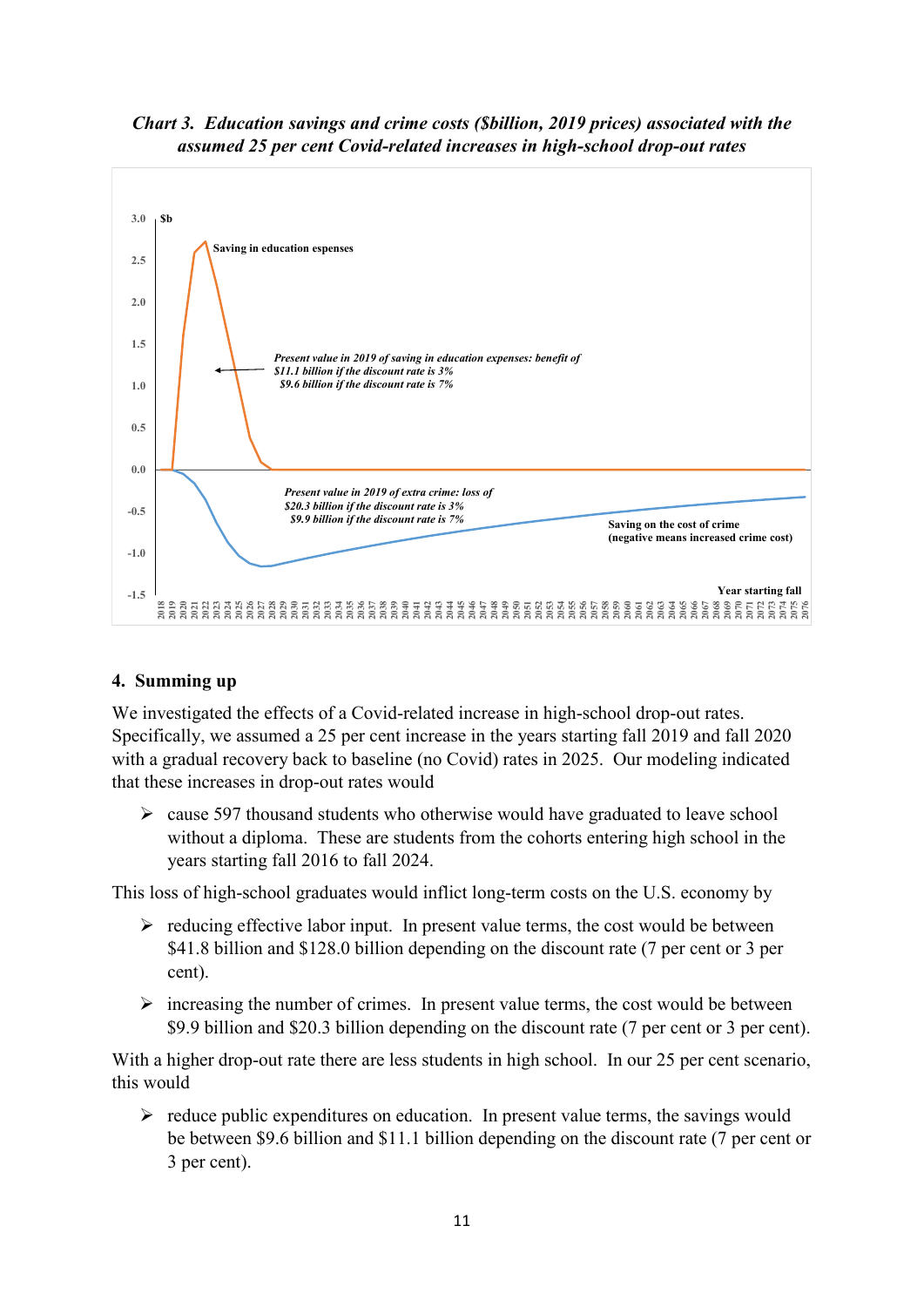As can be seen in Table 2, the net cost in present value terms of having 597 thousand potential high-school graduates turn into high-school drop-outs is between \$42.1b and \$137.2b. On a per student basis, this cost ranges from \$71,000 to \$230,000. Taking account of "productivity and education costs" and using discount rates of 7 per cent and 3 per cent,

| Table 2. Present value (Sbillion in 2019 prices) of a temporary 25 per cent increase in |
|-----------------------------------------------------------------------------------------|
| high-school drop-out rates                                                              |

|                                    | Discount rates |      |  |
|------------------------------------|----------------|------|--|
|                                    | 3%             | 7%   |  |
| Loss of effective labour input     | 128.0          | 41.8 |  |
| Loss from extra crime              | 20.3           | 9.9  |  |
| Total negative effects             | 148.3          | 51.7 |  |
| Saving on high-school expenditures | 11.1           | 9.6  |  |
| Net cost                           | 137.2          | 42.1 |  |

Vining and Weimer (2019, Table 3) give the per student cost of a missed high-school graduation as \$75,000 and \$228,000. The comparable numbers for us, excluding crime effects, are \$54,000 and \$196,000. Vining and Weimer obtain considerably larger numbers (\$121,000 and \$332,000) when they include externalities that cover crime and "improved consumption and fertility choices, and enhanced intra-family productivity". Distributional considerations also suggest that the net costs in Table 2 may understate implications for social welfare. It is likely that the costs of higher drop-out rates are borne disproportionately by socially disadvantaged groups.<sup>[7](#page-13-0)</sup>

To us, the findings set out in Table 2 have two main implications: one for future research and one for policy.

For future research, effort should be put into fine tuning the calculation of effective labor input, including the wage-related weighting scheme used to add up the contributions made to the economy by people with different educational attainments. The costs of crime and the saving of educational expenses are small relative to the value of lost labor input.

For policy, given the cost per lost high-school graduate, our calculations support large scale efforts designed to help children stay in school through the Covid crisis. If effective programs such as provision of technology support, one-on-one online tutoring and family financial support can be implemented, then costs in 10s of billions of dollars should not be considered prohibitive.

# **References**

- BLS (2018), "Career outlook: measuring the value of education", available at <https://www.bls.gov/careeroutlook/2018/data-on-display/education-pays.htm>.
- BLS (2021), "Table A-4. Employment status of the civilian population 25 years and over by educational attainment", data for 2019 available at <https://www.bls.gov/webapps/legacy/cpsatab4.htm>

<span id="page-13-0"></span> $\overline{a}$  $7$  For a discussion of distributional effects in cost-benefit analysis, see Farrow (2011).